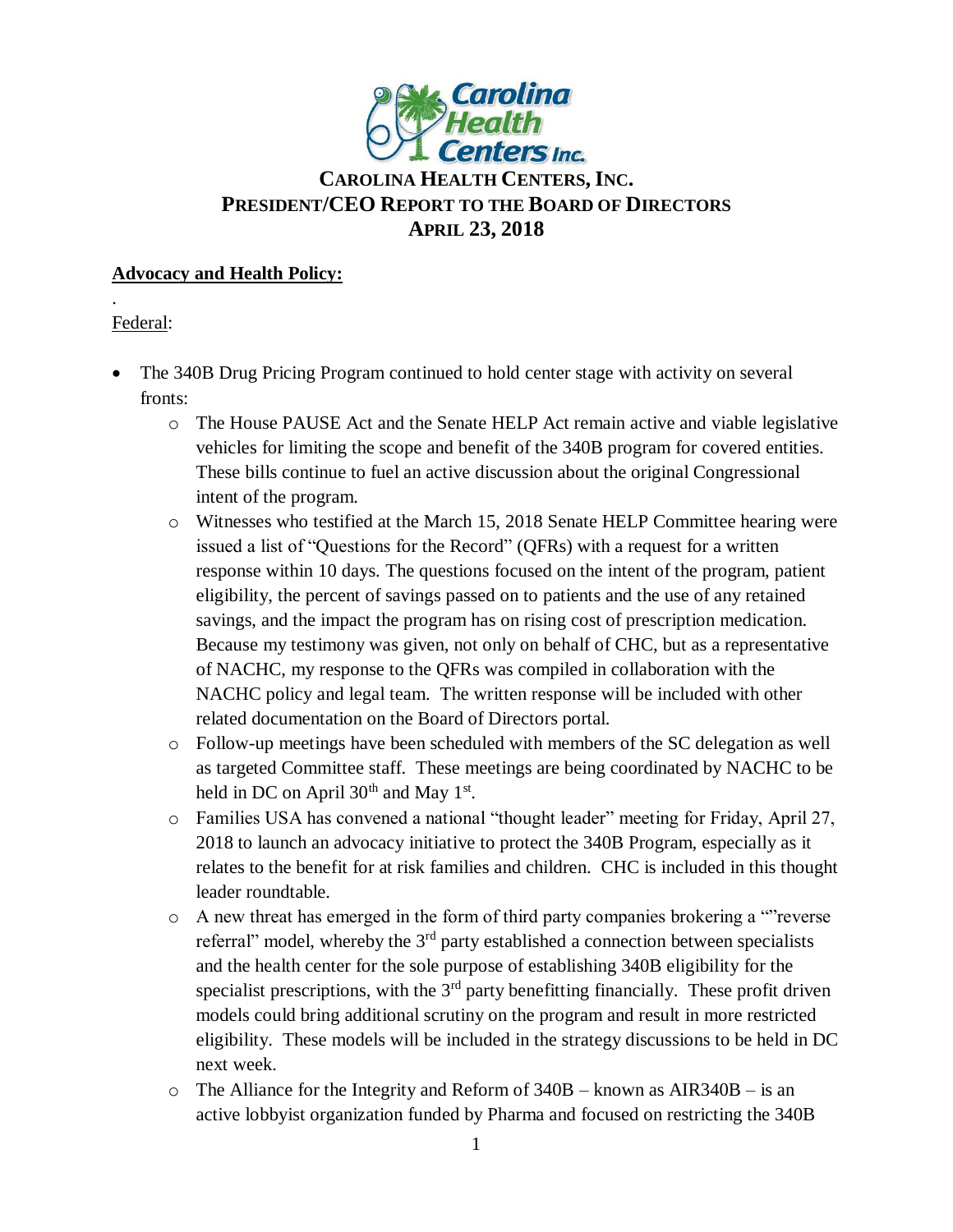program. They convene closed door "summits" to which only sympathetic members of Congress are invited. One such summit has been convened for May 7, 2018 with the authors and sponsors of both the House PAUSE Act and the Senate HELP Act. CHC has been invited to attend this meeting to represent the counter-perspective  $-$  i.e. the value of 340B to covered entities and the patients we serve.

o One health center in SC has been terminated from the 340B program following a HRSA audit that identified major areas of non-compliance. The leadership of this health center has hired a DC lobbyist and expressed their intent to launch an advocacy campaign that could run counter to the NACHC advocacy message. CHC has been asked (by both NACHC and the SCPHCA) to intervene and work with this health center's leadership to align the messaging. An initial meeting has been held with the senior team of the health center and their DC lobbyist and a meeting with NACHC is planned for the time I am in DC for the Senate HELP Committee follow-up meetings.

#### State:

- The current state budget bill including \$5 million allocated to the health centers has survived both the House and the Senate and now goes to the budget conference committee.
- The APRN (Nurse Practitioner bill passed the Senate and has been returned for a House vote.

# **CHC Staff, Leadership, and Community Development Activities:**

- Leadership team meetings have been occurring on a monthly basis and we are continuing to work on team development, communication and collaboration, and continuity planning.
- Second interviews were held with the three final candidates for the Executive Assistant position and an offer is currently pending.
- The Spring corporate-wide staff meeting was held on Tuesday, April 10, 2018 with three board members in attendance: Greg Bullard (Chair), Gail Cook, and Earl Wright. The slides supporting the presentation on the role, responsibilities, and boundary areas for the Board of Directors is attached to this report. In addition, active shooter training was conducted.
- CHC participated in the  $4<sup>th</sup>$  Annual Dancing with the Greenwood Stars as both a sponsor and a dance team. Though our fund-raising results were a bit disappointing, this was a great event from both the public relations standpoint and team building within the organization. We also gained a great deal of insight as to how to improve fund-raising activities in the future.

### **Strategic and Operational Activities**

Department of Pharmacy: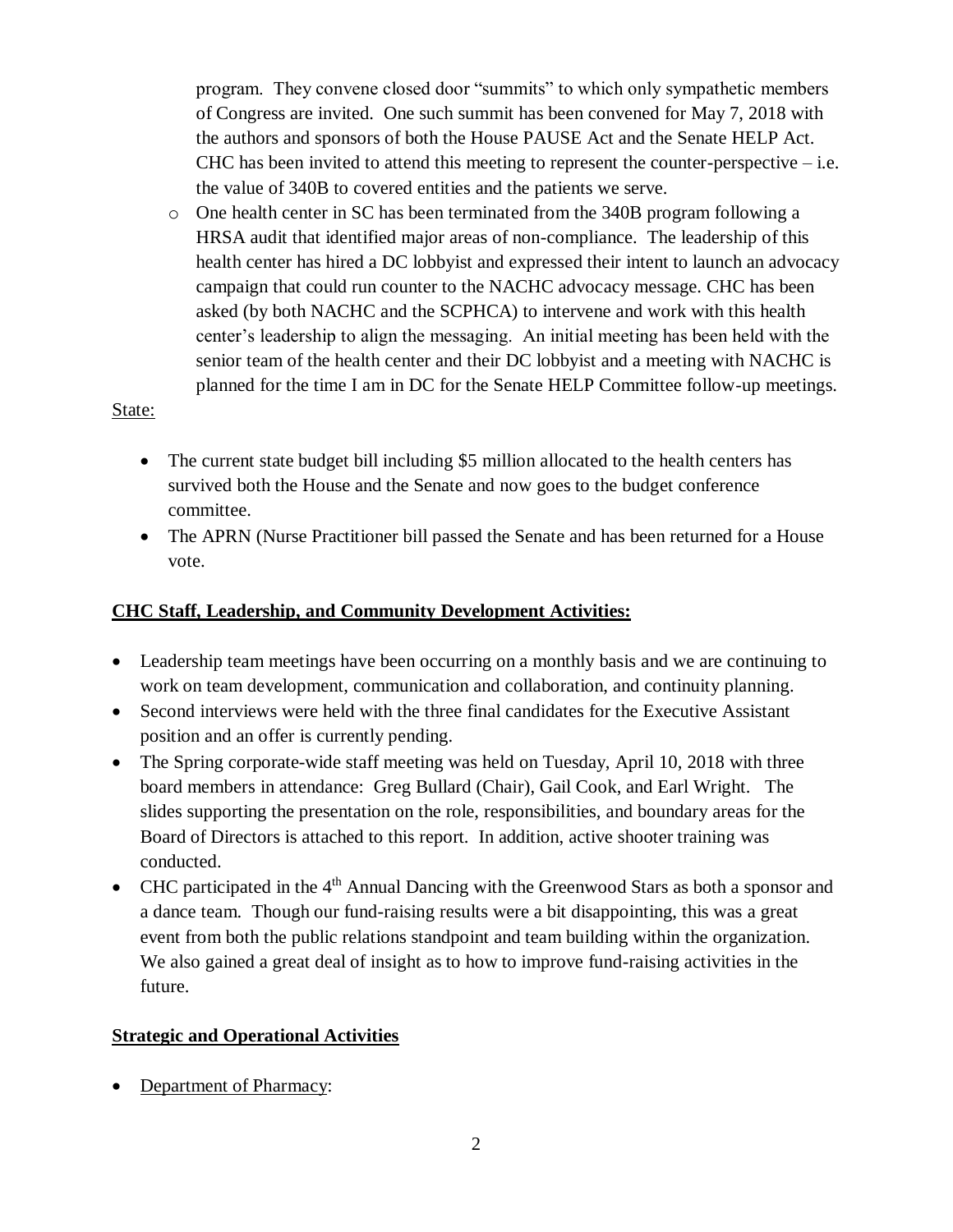- o Pharmacy Oversight Committee continues to meet monthly working on policy and compliance review as well as looking at strategies for expansion of pharmacy services.
- o We have executed and registered our first agreement for contract pharmacy services with Curant Health. A primary focus of this contract arrangement is specialty pharmacy for the target population of HIV/Aids and Hep C patients.
- o An analysis of CHC's capture rate indicates that only an estimated 38% of prescriptions called in or escribed are going to Carolina Community Pharmacy. The capture rate varies widely from site to site, as well as provider to provider. This date was presented at each of the break-out sessions (i.e. providers, clinical support, and patient service representatives) and staff were asked for input as to how we could increase the use of our pharmacy while continuing to respect and support patient choice.
- o Department of Pharmacy, along with senior leadership, hosted a two-day site visit from a health center in the panhandle of Florida that is planning to open their first inhouse pharmacy.
- Behavioral Health:
	- o TCC candidate identified and final interview process underway. Beckman is working with the state DMH to address the issue of low salary levels.
	- o A strategy session is being planned for the joint leadership of the organizations.
- CIMS:
	- $\circ$  Molina has rescinded the termination of their contract with CIMS, which has addressed the potential threat of destabilization of the IPA business model. Terms for a new incentive reimbursement plan are being negotiated. A full day meeting of all CIMS committees was held on Tuesday, April 17, 2018 and attended by Paul Grogan, Miriam Ferguson, and me. The focus of the meeting was additional strategies for closing gaps in care, which would improve our performance in the incentive based plans.

# **Consulting:**

- Consulting engagements completed and billed during the month:
	- o March 30, 2018 statewide 340B training for the Kentucky Primary Care Association. Fee  $=$  \$2,500
- Consulting engagements pending:
	- o Two state 340B Summit scheduled for June 5, 2018 in Mystic CT. Fee = \$2,500.
	- o Reached agreement with 340B Health the coordinating structure for the National 340B Coalition – for CHC to plan and organize health center specific programming for the upcoming 2018 340B Coalition Summer Conference to be heal July 19-22, 2018. Final agreement is for limited scope of service (2 FQHC Expert Sessions) with a fee of \$125 per hour up to a maximum of 45 hours, plus waiver of the \$1,000 registration fee at the conference for the primary consultant. This is an activity that was previously done by CHC through the contract with NACHC. The majority of this